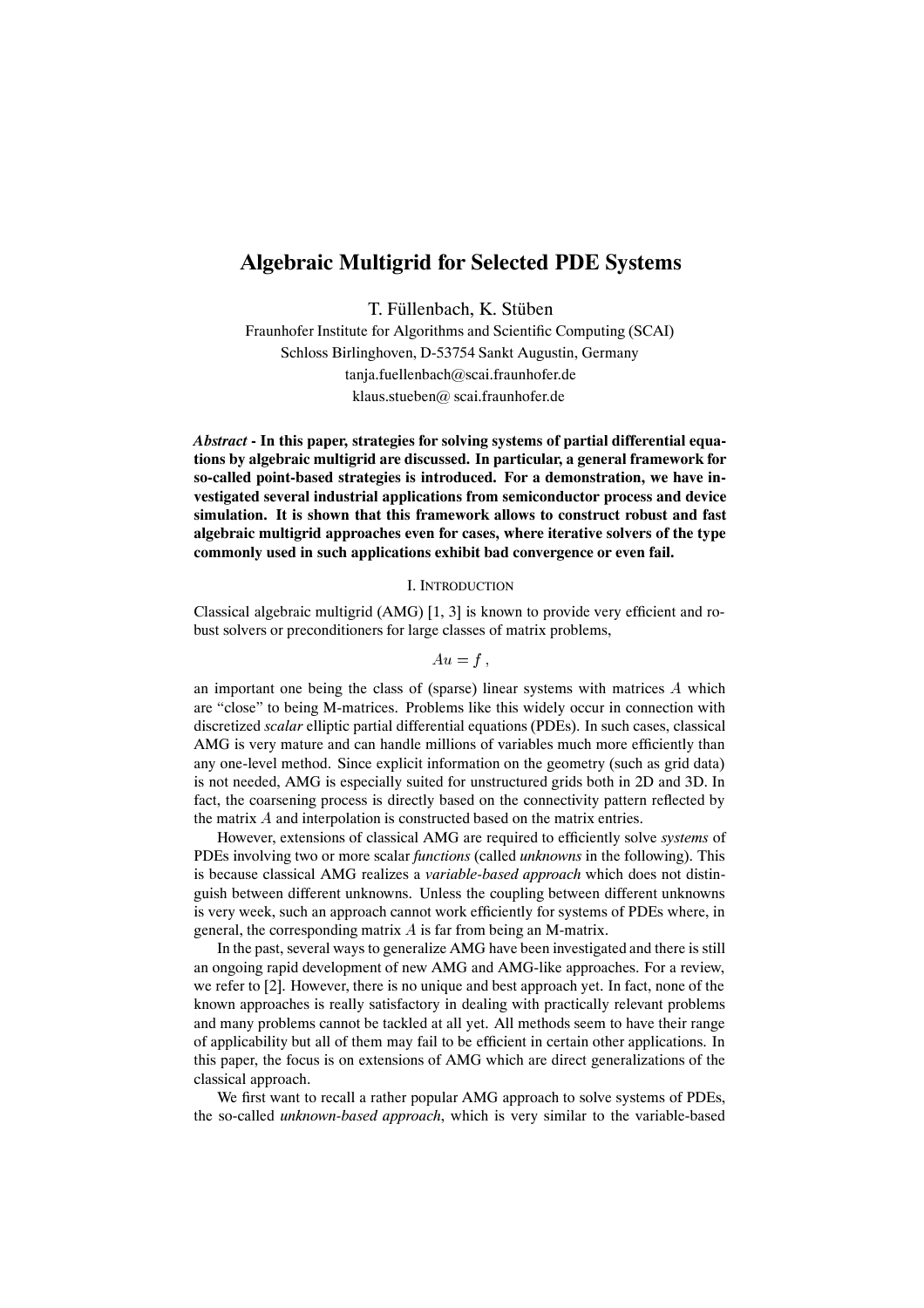approach except that all unknowns are treated separately. To be more specific, let us assume the variables to be ordered by unknowns, that is,  $Au = f$  has the form

$$
\begin{bmatrix}\nA_{[1,1]} & A_{[1,nsys]} \\
\vdots & \ddots & \vdots \\
A_{[nsys,1]} & \cdots & A_{[nsys,nsys]}\n\end{bmatrix}\n\begin{bmatrix}\nu_{[1]} \\
\vdots \\
u_{[nsys]}\n\end{bmatrix} =\n\begin{bmatrix}\nf_{[1]} \\
\vdots \\
f_{[nsys]}\n\end{bmatrix}
$$
\n(1)

where  $nsys > 1$  denotes the number of unknowns of the given system of PDEs,  $u_{[n]}$ denotes the vector of variables corresponding to the  $n$ -th unknown and the matrices  $A_{[n,m]}$  reflect the couplings between the *n*-th and the *m*-th unknown. Using this notation, coarsening the set of variables corresponding to the  $n$ -th unknown is strictly based on the connectivity structure reflected by the submatrix  $A_{n,n}$  and interpolation is based on the corresponding matrix entries. In particular, interpolation to any variable  $i$  involves only coarse-level variables corresponding to the same unknown as  $i$ . The Galerkin matrices, however, are usually computed w.r.t. all unknowns.

The unknown-based approach, which has been proposed already in the very early papers on AMG (see [1]), is certainly the simplest approach for solving PDE systems. By now a lot of experience has been gained with this approach which, in practice, works quite efficiently for many applications. Compared to the variable-based approach, the only additional information required is information about the correspondence between variables and unknowns. The unknown-based approach is mainly used for applications where the diagonal matrix blocks  $A_{[n,n]}$  are close to being M-matrices. The essential additional condition for the approach to work is that smoothing the individual equations is sufficient to cause the resulting error to be smooth separately for each unknown. One advantage of this approach is that it can easily cope with anisotropies which are different between the different unknowns. Another advantage is that unknowns can virtually be distributed arbitrarily across mesh points. However, this approach will become inefficient, for instance, if the coupling between different unknowns is too strong.

In this paper, we focus on applications for which the unknown-based approach does not work, unless we introduce very special modifications. In particular, we consider reaction-diffusion equations from semiconductor process simulation which lead to matrices A for which the submatrices  $A_{[n,n]}$  are far from being M-matrices. In fact, off-diagonal entries may be larger than the diagonal entry by *orders of magnitude*. Hence, the size of matrix entries is no measure any more to decide about the strength of connectivity in the AMG context.

In Section II, we outline a flexible framework for constructing new AMG approaches to solve various types of PDE systems. In contrast to the previous approach, all of the new ones operate on the level of grid points rather than variables. Based on this framework, our AMG code "RAMG", described in detail in [3], has been substantially generalized to provide more flexibility in solving PDE systems. Recent results for industrial applications in semiconductor process and device simulation, obtained by the generalized code (called "SAMG"), are presented in Section III, showing that suitable point-based AMG approaches yield efficient solution processes.

#### II. A GENERAL FRAMEWORK FOR POINT-BASED APPROACHES

We talk about a *point-based approach* if, geometrically speaking, coarsening takes place on the level of points (rather than variables as before) and all unknowns are defined on the same hierarchy. Note that this is different from the unknown-based approach where each unknown is associated with its own hierarchy.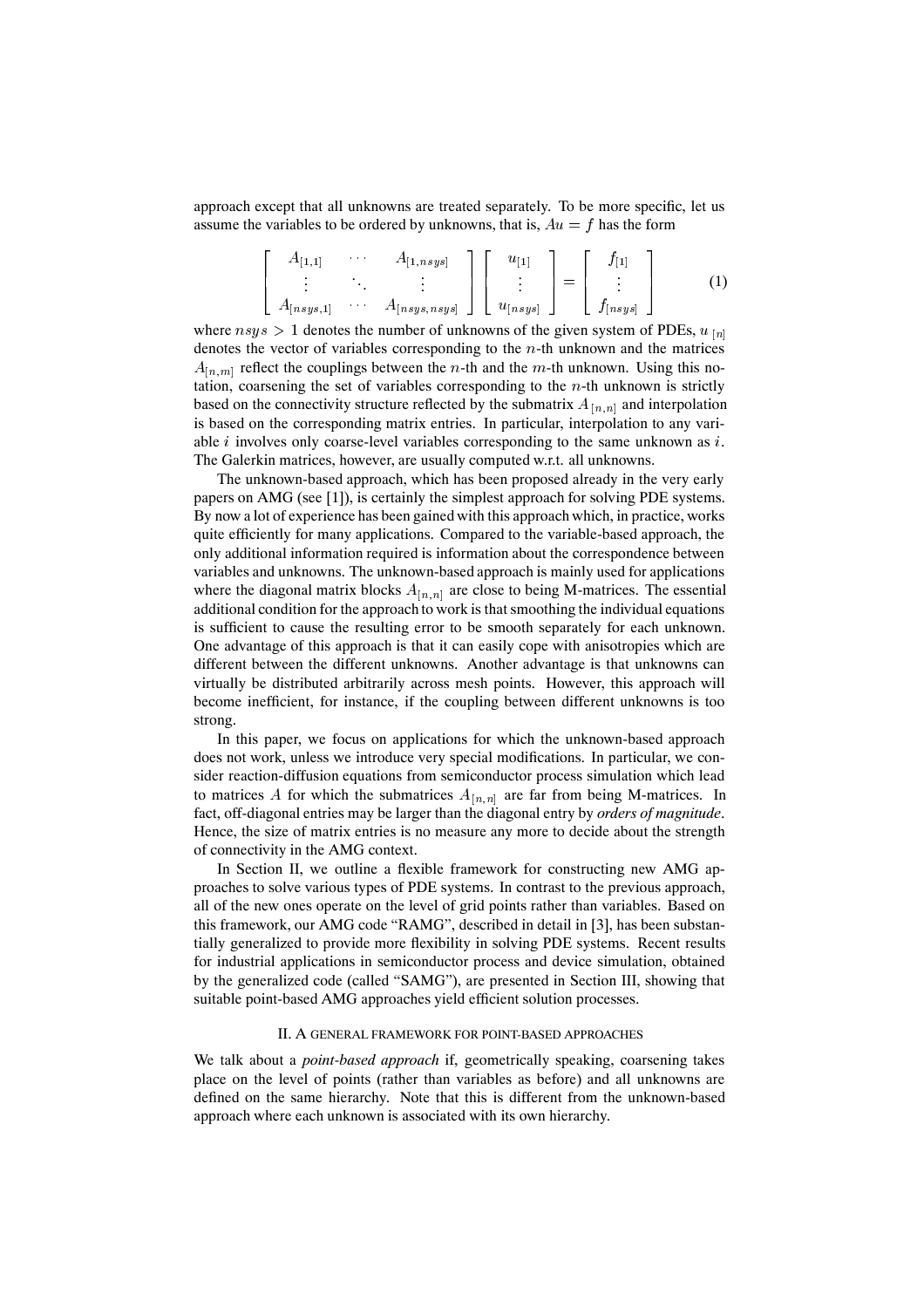Since we have the solution of PDEs in mind, we think of points as being real physical (grid) points in space. However, we want to point out that, from AMG's point of view, it is not important whether "points" really correspond to physical points. Instead, one may think of the nodes of a graph representing the connectivity structure of . Regarding a point-based approach, it is only relevant for AMG to know whether there are "blocks" of variables (corresponding to different unknowns) which may be treated (coarsened and interpolated) simultaneously. We assume that corresponding information is available to AMG.

In all our point-based approaches the coarsening process is performed based on some auxiliary (sparse)  $(npnts \times npnts)$ -matrix  $P = (p_{kl})$ , called the *primary matrix*, with  $nprts$  denoting the number of points. The same coarse levels are then assigned to all unknowns. For this process to make sense, the employed primary matrix should reflect the physical connectivity (the general structure as well as the strength of connections) of neighboring variables reasonably well, *simultaneously for all unknowns*.

A special point-based approach, sometimes called "block approach", has already been introduced in the very early paper [1] and has been further investigated, for instance, in [4]. To be more specific, we assume the variables to be ordered pointwise, that is,  $Au = f$  has the form

$$
\begin{bmatrix}\nA_{(1,1)} & A_{(1,nprts)} \\
\vdots & \ddots & \vdots \\
A_{(npnts,1)} & \cdots & A_{(npnts, nprts)}\n\end{bmatrix}\n\begin{bmatrix}\nu_{(1)} \\
\vdots \\
u_{(npnts)}\n\end{bmatrix} =\n\begin{bmatrix}\nf_{(1)} \\
\vdots \\
f_{(npnts)}\n\end{bmatrix},\n\tag{2}
$$

where  $u_{k}$  denotes the "block" of variables located at point k and the  $(nsys \times nsys)$ matrix  $A_{(k,l)}$  represents the "block coupling" between  $u_{(k)}$  and  $u_{(l)}$ . Block coarsening corresponds to defining the primary matrix  $P$  by

$$
p_{kl} = -||A_{(k,l)}|| \quad (k \neq l) \quad \text{and} \quad p_{kk} = -\sum_{l \neq k} p_{kl} \tag{3}
$$

with  $\| . \|$  denoting a suitable norm. Various different norms have been considered in practice.

Depending on the type of application, there are many other possibilities for defining a primary matrix. Often, this can be done automatically as part of AMG's setup phase. In other cases, it may be better to let the user of AMG provide a reasonable matrix himself, based on his knowledge of the underlying physics of the given problem. In such cases, a primary matrix can usually be interpreted as describing the connectivity structure of some auxiliary (scalar) *primary unknown*. Clearly, this primary unknown should represent the connectivity structure of all "real" unknowns in the given system of PDEs reasonably well.

For instance, in simple cases, one may select  $P = A_{[n,n]}$  with n being any of the unknowns of the given system of PDEs. Whether or not this makes sense, depends on the application, in particular, whether the connectivity structure of the  $n$ -th unknown is also representative for the other unknowns. If anisotropies in a given problem are mainly due to non-uniform mesh spacings, a simple primary matrix might be given by a discretization of the Laplace operator. One can also imagine cases where it makes sense to define a primary matrix based on some natural physical quantity for which there is no reasonable equation contained in the original system of PDEs, an example being the pressure in the context of the Navier-Stokes equations.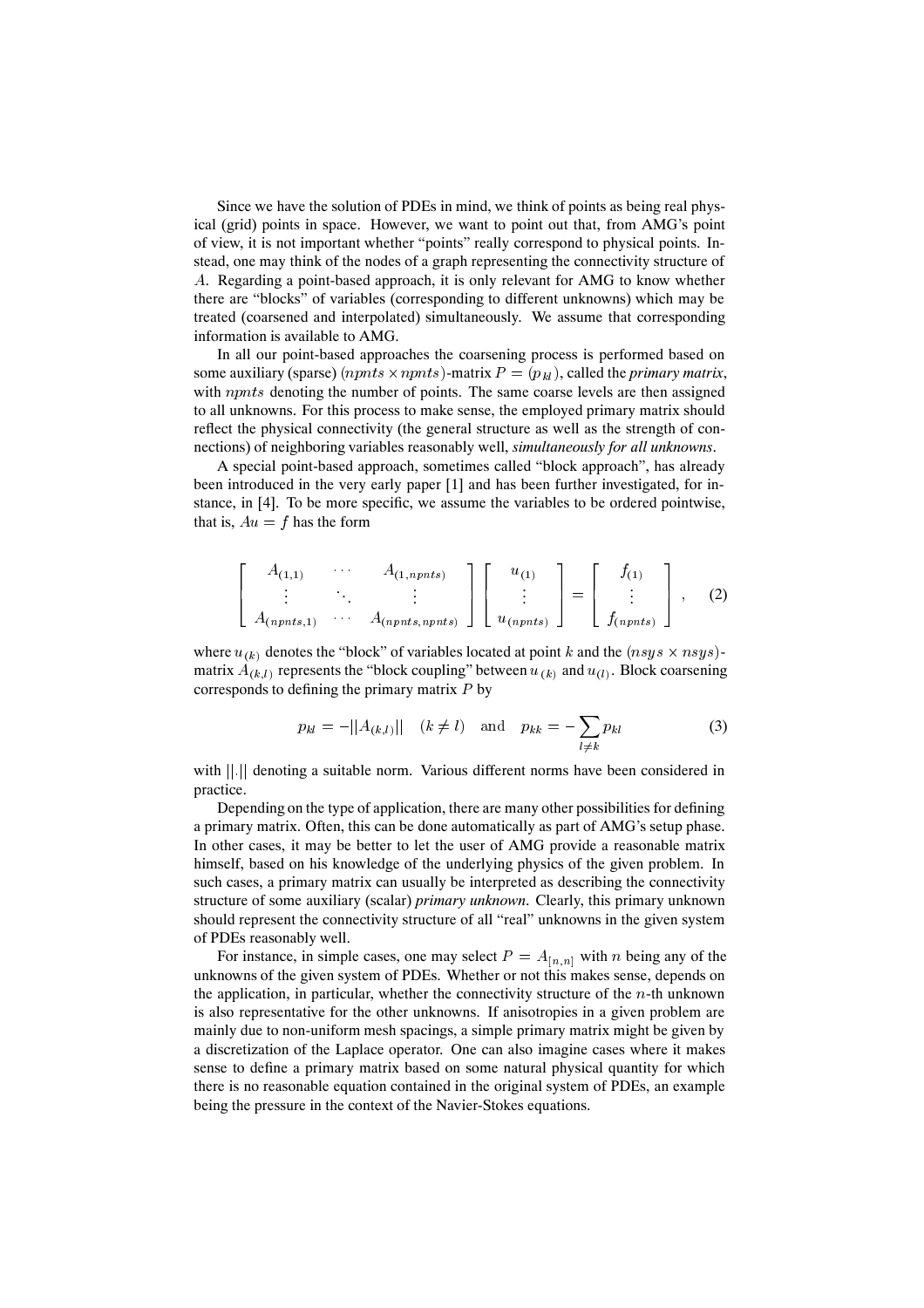The original AMG did not exploit any information on the given problem apart from the matrix  $\vec{A}$  itself. In many PDE applications, this unnecessarily limits the possibilities for an efficient coarsening and interpolation. As a matter of fact, geometric information such as the coordinates of grid points, is usually available and can be exploited in AMG's setup phase. Note that this does not restrict the generality of the grid shape in any respect. If we assume coordinates to be known,  $P$  may often most easily (and automatically) be defined based on distances of points, leading to coarsening processes which are closely related to geometric coarsening. The most simple definition would be

$$
p_{kl} = -1/\delta_{kl}^2 \quad (k \neq l) \quad \text{and} \quad p_{kk} = -\sum_{l \neq k} p_{kl} \tag{4}
$$

where  $\delta_{kl}$  denotes the distance between points k and l. (Clearly, since P has to be sparse, only points in small neighborhoods - corresponding to the non-zero pattern of  $A$  - are taken into account here.)

**Remark:** In practice, often, not all unknowns are represented at a point, that is, the number of variables may vary from point to point (cf. the applications discussed in Section III). If this is the case, a reasonable primary matrix is required to "represent" all points.

The main purpose of a primary matrix is to define an AMG hierarchy in terms of points. As part of the (recursive) coarsening process, also interpolation operators have to be constructed. In practice, there are various possibilities to generalize the interpolation approaches used in classical AMG.

First, the use of *block interpolation* seems most natural, in particular, if P is defined according to (3). That is, a formula to interpolate the error  $e_{(k)}$  at a point k is constructed by approximating the block equations

$$
e_{(k)} = -A_{(k,k)}^{-1} \sum_{l \neq k} A_{(k,l)} e_{(l)}
$$
\n(5)

in a way which is completely analogous to the classical approaches to define interpolation. However, this type of interpolation is very expensive. In practice, simpler types of interpolation often lead to more efficient AMG processes. Thus, besides the above block interpolation, we consider (variable-wise defined) interpolation formulas which are either

- separate for each unknown, or
- the same for each unknown.

This classifies interpolation just according to its general *structure*. Typical ways to define the interpolation *weights* are based on entries in the original matrix A, based on distances and/or positions of points, or based on entries in the primary matrix  $P$ . We cannot go into further details here but just want to mention that "classical" interpolation schemes, as described in [3], such as *direct*, *standard* or *multi-pass interpolation*, can be generalized to this setting in a straightforward way. Also the concept of *aggressive coarsening* carries over.

The general framework outlined above formally allows to define various concrete algorithms. It seems clear that there exists no unique AMG procedure which will work satisfactorily for all systems of PDEs. Instead, major work consists in developing concrete algorithms separately for certain classes of industrial applications.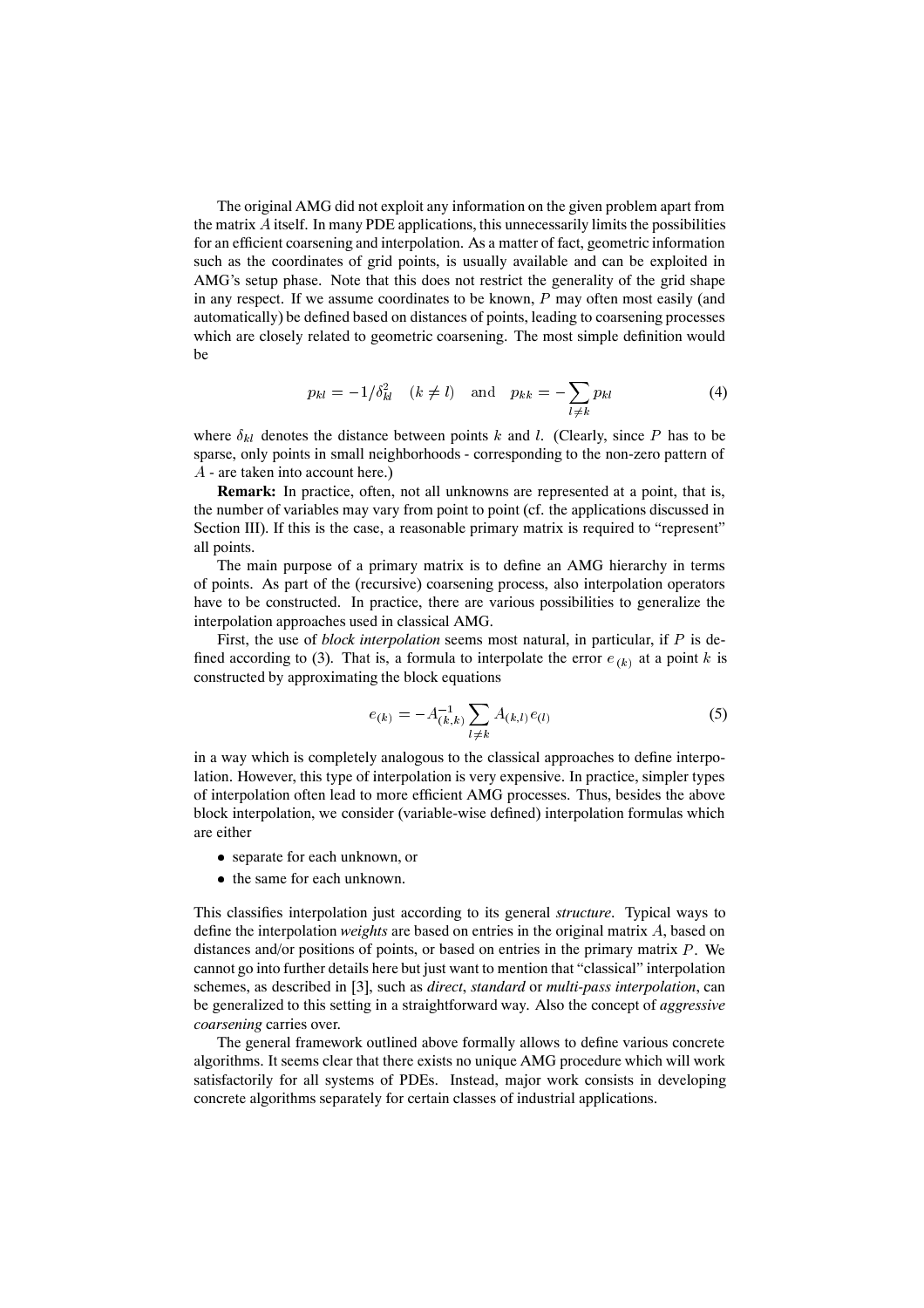#### III. APPLICATIONS

Due to the complexity of the models and grids used, industrial semiconductor process and device simulation is increasingly recognized as an important and challenging area for numerical simulation. Corresponding PDE systems include *stress governing*, *reaction-diffusion* and *drift-diffusion equations*, all of which exhibit different numerical difficulties. That simple unknown-based AMG is suitable to speed up stress simulations has already been shown in [5]. For reaction-diffusion and drift-diffusion equations, the situation is considerably more complicated. Where classical iterative solvers often converge only slowly (or even break down) and straightforward unknown-based AMG is not sufficient any more, suitable point-based AMG approaches, accelerated by BiCGstab or GMRes, can still cause remarkable speedups. In the following, we present some typical examples. We will see that reaction-diffusion problems can efficiently be solved by using a primary matrix based on geometric distances (4) and an interpolation which is separate for each unknown with weights being also defined based on distances. Drift-diffusion problems, on the other hand, are solved efficiently by selecting the primary matrix based on norms (3) and choosing interpolation to be the same for each unknown with weights being based on the entries of  $P$ .

#### 3.1. Process simulation: reaction-diffusion equations

Systems of reaction-diffusion equations occur, for instance, in the simulation of annealing steps after ion implantation into a wafer. They consist of a sequence of balance equations of the form ([6, 7])

$$
\frac{\partial u_i}{\partial t} + \nabla \cdot J_i = R_i \quad (i = 1, \dots, N)
$$
 (6)

where the  $J_i$  denote (diffusion and field driven) fluxes given by

$$
J_i = -D_i \left( \nabla u_i + \frac{q}{k_B T} u_i \nabla \psi \right). \tag{7}
$$

Here  $u_i$  denotes the concentration of the *i*-th species, N their number,  $\psi$  the electrostatic potential,  $R_i = R_i(u_1, \ldots, u_N)$  a reaction term (often a polynomial),  $D_i$  the diffusivity, q the elementary charge,  $k_B$  the Boltzmann constant and T the absolute temperature.

After inserting (7) into (6) for each  $i$ , the above system consists of typically 30 to 40 equations. By employing some equilibrium assumptions, a reduction to a system of 3 to 6 equations of a similar form as (6) can be performed, with unknowns being the concentration of species such as interstitials, vacancies, Arsenic, Boron, Phosphorus or others. For the potential  $\psi$  an additional Poisson's equation can be solved, which could be coupled to the above system. We have only investigated the typical, uncoupled case.

In common process simulators, an implicit approach is chosen for the time discretization. The spatial discretization is performed by the so called "box method" on Delaunay grids, and the resulting nonlinear system is linearized by a modified Newton-Raphson method. ILU-preconditioned BiCGstab or GMRes are commonly used as solvers for the resulting linear systems. More precisely, modified ILUT [8] or even ILU(0) methods are employed.

Of particular interest are the concentration profiles in and near the *reaction front*, a narrow region, moving from the "implantation" surface of the wafer towards the interior, where fast reactions occur due to large concentration gradients (see for example [9]). In this region, the reaction terms cause very large positive or negative off-diagonal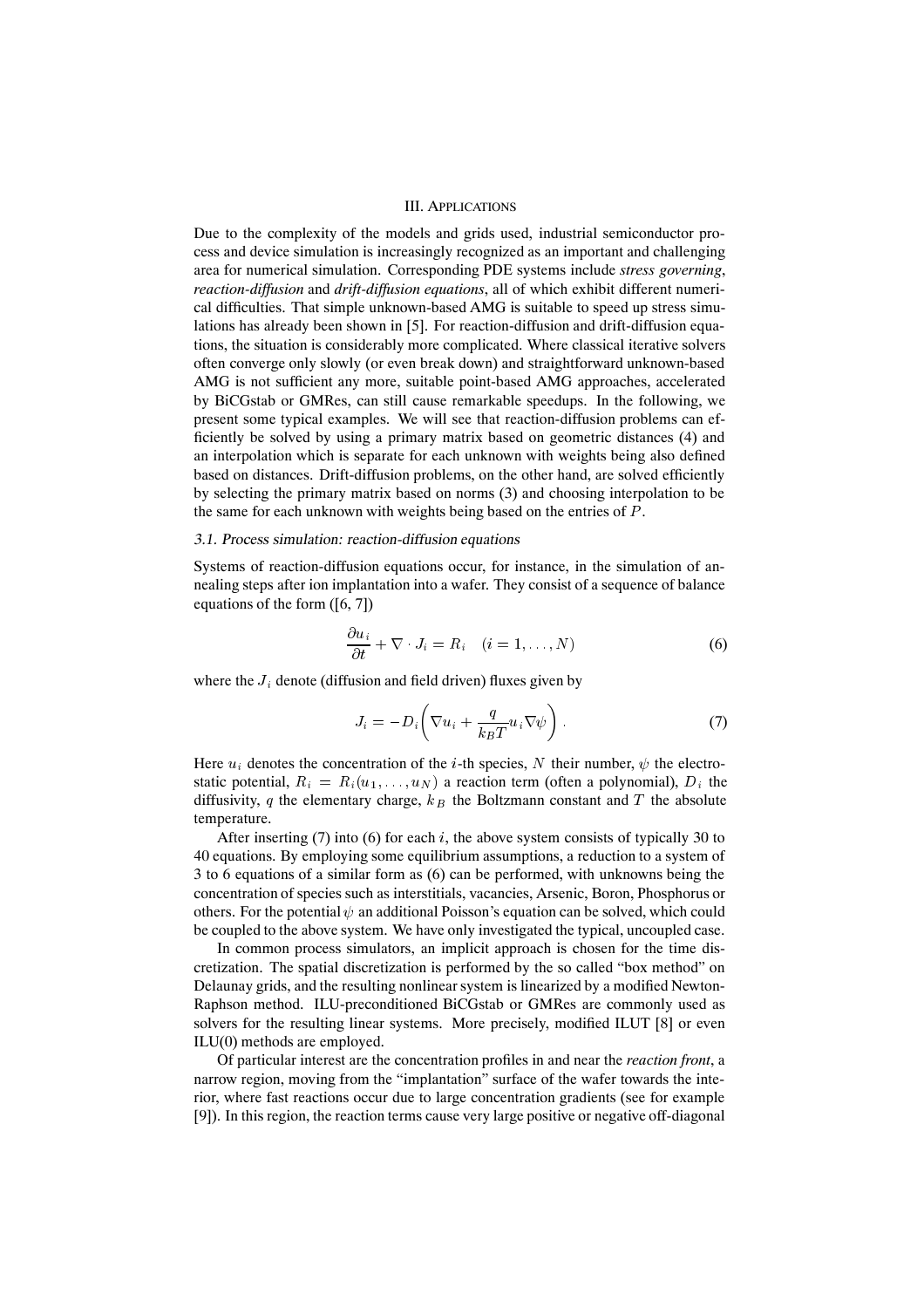

Figure 1: Convergence histories for a 3D reaction-diffusion example. All AMG and ILUT variants are accelerated by BiCGstab ("aggr." or "std.coars.": aggressive or standard coarsening, resp.; GS: Gauss-Seidel).

entries in the corresponding rows of the matrices  $A$ , leading to serious problems for the standard iterative solvers mentioned above. It can be observed that these solvers are getting less efficient or even stagnate in an unpredictable way. The difficulties often increase during later time steps of a simulation. As an example, Fig. 1 depicts the convergence histories for several ILUT-variants used as preconditioners for BiCGstab. The solvers are applied to a typical system, arising in a 3D-simulation in a particular step within Newton's iteration.

Because of the very large off-diagonal elements, not only the full matrices  $A$ , but also their submatrices  $A_{[n,n]}$  are far from being M-matrices. Therefore a straightforward unknown-based AMG method does not make sense here (see, however, the remark below).

As can be seen in Fig. 2, the underlying grids are adaptively refined in the reaction front. Hence, it seems promising to define a point-based AMG method with a primary matrix based on distances and a separate interpolation with weights also based on distances. This combination yields an AMG method which treats both the "pure" diffusion outside the reaction front and the fast reactions inside properly (see Fig. 3). As can be seen from Fig. 1, three AMG variants (with standard or aggressive coarsening, Gauss-Seidel- or ILU-smoother), accelerated by BiCGstab, all converge much faster than the ILUT-preconditioned ones. Moreover, this behavior is typical for a whole simulation: AMG yields stable and superior convergence rates for residuals *and* errors in all Newton iterations for *each* time step, which makes it more robust and efficient than the ILUT-preconditioners.

**Remark:** As mentioned above, due to the large off-diagonals arising from fast reactions, a straightforward unknown-based approach does not work. However, while these reactions take place only inside a narrow area, outside a relatively 'harmless' diffusion problem remains to be solved. Numerical experiments have shown that, by introducing a very simple modification of AMG's coarsening process, one can make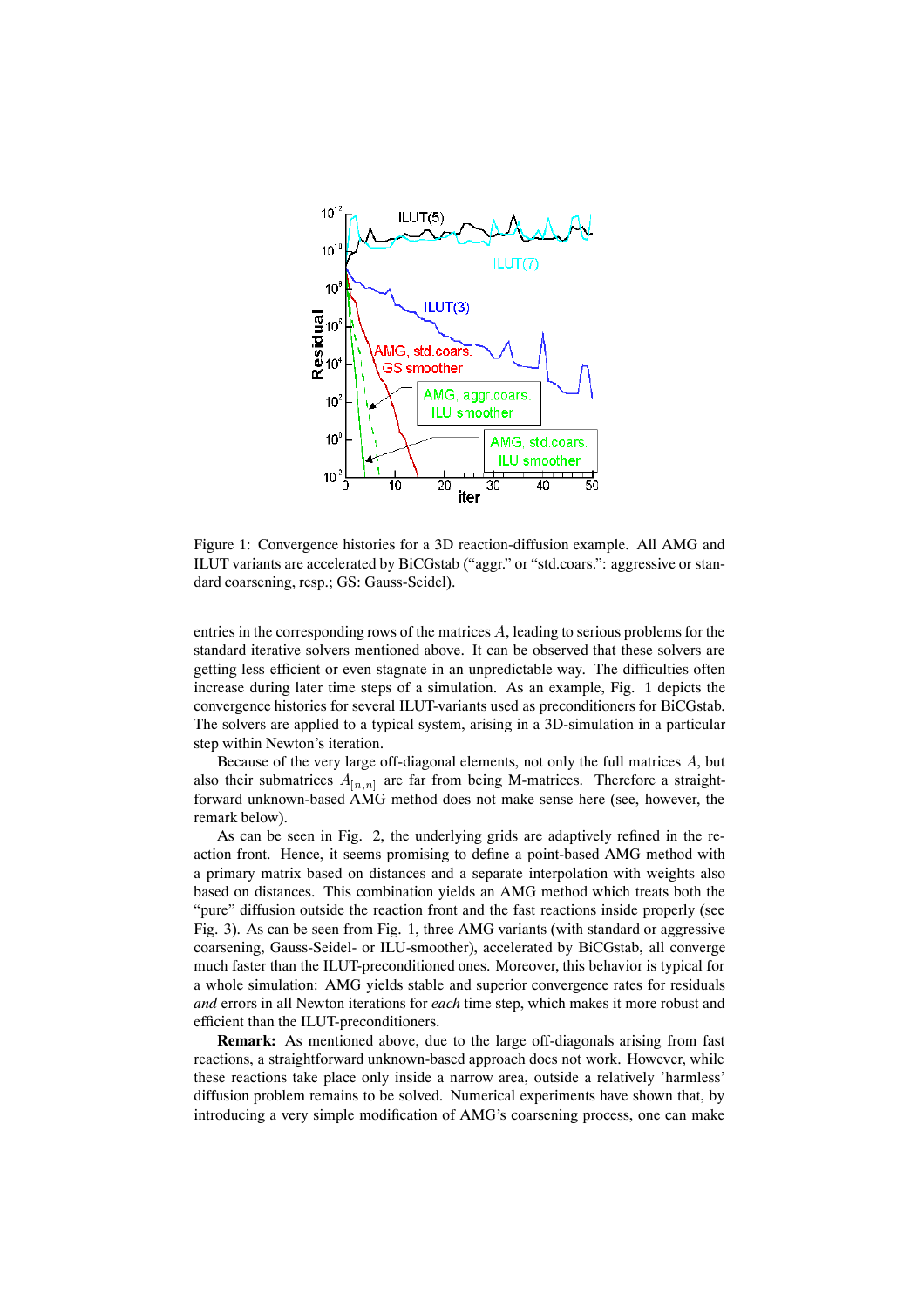the unknown-based AMG work again: Simply do not coarsen at all inside the narrow reaction area. To demonstrate this, we have forced all those variables  $i$  to stay in the coarse levels, whose corresponding rows strongly violate diagonal dominance,

$$
\sum_{j \neq i} |a_{ij}| > \epsilon |a_{ii}|.
$$
 (8)

Depending on the threshold parameter  $\epsilon > 1$ , the resulting unknown-based AMG (employed as a preconditioner) converges similar to the point-based approach described before. However, the choice of  $\epsilon$  is crucial and example-dependent. Clearly, the above criterion is not always suitable to reliably distinguish the reaction-dominant from the slow-diffusion part, and therefore the resulting approach is not robust enough for a use in practice.



Figure 2: 3D reaction-diffusion example: (part of a) 2D cross-section of the grid which is adaptively refined near an edge of the interface oxide/wafer.

Figure 3: Coarse levels for the grid on the left: the larger the box, the longer the corresponding point stays in the coarse levels.

### 3.2. Device simulation: drift-diffusion equations

The second class of examples is originating from device simulation, where for instance the behavior of transistors is simulated. The simulation domain usually consists of two parts,  $\Sigma$  and  $\Omega$ . The subdomain  $\Sigma$  usually represents the semiconductor region(s) (doped silicon, the wafer), in which typically three coupled equations, a Poisson-like equation and the electron and hole continuity equations, are solved for the electrostatic potential  $\psi$  and the electron and hole carrier concentrations  $n$  and  $p$ , respectively:

$$
-\nabla \cdot (\epsilon_S \nabla \psi) + q(n - p - N) = 0,
$$
\n(9)

$$
q\frac{\partial n}{\partial t} - \nabla \cdot J_n - qR_n = 0, \qquad (10)
$$

$$
q\frac{\partial p}{\partial t} + \nabla \cdot J_p - qR_p = 0.
$$
 (11)

The parts  $J_n$  and  $J_p$  of the (diffusion and electric field driven) flux  $J = J_n + J_p$  are given by

$$
J_n = -q\mu_n n \nabla \psi + q D_n \nabla n \,, \tag{12}
$$

$$
J_p = -q\mu_p p \nabla \psi - q D_p \nabla p \,. \tag{13}
$$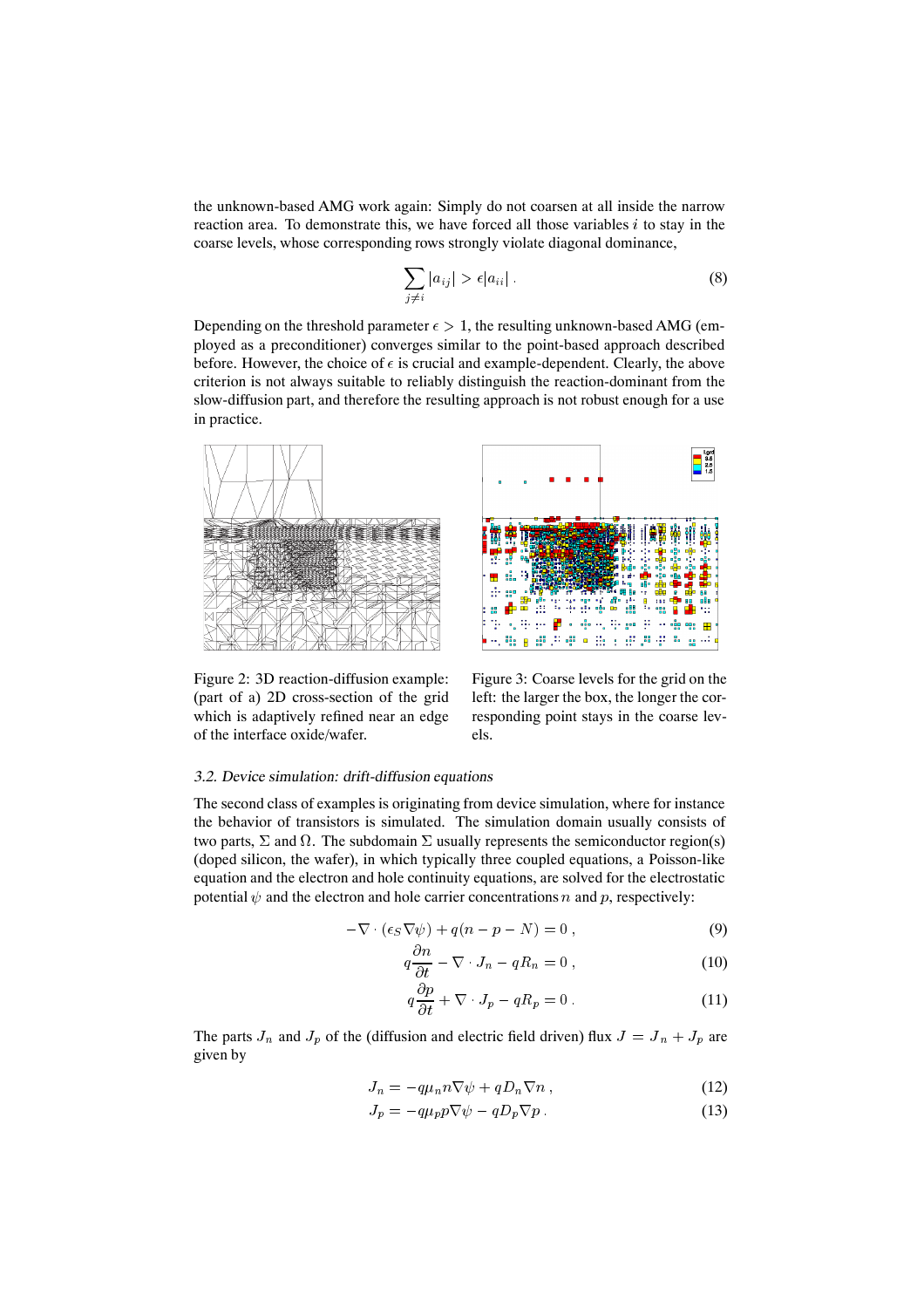$\epsilon_S$  is the dielectric constant of the semiconductor, q the elementary charge,  $N = N(x)$ the net impurity concentration,  $R_n = R_n(\psi, n, p)$  and  $R_p = R_p(\psi, n, p)$  the recombination-generation terms,  $\mu_n = \mu_n(x, \nabla \psi, ...) > 0$  and  $\mu_p = \mu_p(x, \nabla \psi, ...) > 0$ <br>the mobilities,  $D_n = \frac{k_B T}{g} \mu_n > 0$  and  $D_p = \frac{k_B T}{g} \mu_p > 0$  the diffusivities,  $k_B$  the Boltzmann constant and  $\tilde{T}$  the device temperature. All of them are given (functions).

The second subdomain  $\Omega$ , consisting of at least one region (usually an oxide), is treated as an insulator, so that (nearly) no charge carrier currents can occur. Therefore the above PDE system degenerates to Laplace's equation:

$$
-\nabla \cdot (\epsilon_O \nabla \psi) = 0, \qquad (14)
$$

where  $\epsilon_0$  represents the dielectric constants of the corresponding material layers in  $\Omega$ .

A detailed discussion of the properties of such systems can be found in [10, 11, 12], for instance. In the following, we concentrate on the steady-state simulation, where the time-derivatives  $\frac{\partial n}{\partial t}$  and  $\frac{\partial p}{\partial t}$  are vanishing. In practice, the system is discretized by a box method, employing special analytical 1D solutions along mesh edges (Scharfetter-Gummel approach [11]). The resulting system is linearized by a (modified) Newton method and usually solved by ILU-preconditioned BiCGstab. More precisely, some modified ILU(0)-approach is used.

For each of the following four different types of devices we have considered one example:

- a shallow trench isolated transistor (STI) [13],
- an electrically erasable programmable read-only memory cell (EEPROM) [13],
- a FinFET (a double-gate MOSFET structure in which a thin, fin-shaped body is straddled by the gate forming two self-aligned channels that run along the sides of the fin) [14],
- a power bipolar transistor (PBT) [13].

Details on these problems can be found in Table 1. Layouts of the STI, the FinFET and the PBT example are shown in Fig. 4, 5, and 6, respectively. For each example, a whole simulation series was run (using the commercial device simulator TAURUS by Avant! Corporation) by applying increasing voltages. All matrix equations, produced during the Newton iterations and for each voltage step, were used to test the performance of AMG.

| Example       | dim | ns            | no    | np    | nv     | na      |
|---------------|-----|---------------|-------|-------|--------|---------|
| <b>STI</b>    | 2D  |               |       | 5516  | 9212   | 125620  |
| <b>FFPROM</b> | 3D  |               | Q     | 10493 | 15415  | 310361  |
| <b>FinFFT</b> | 3D  | $\mathcal{D}$ | $5 -$ | 27173 | 42489  | 987123  |
| <b>PRT</b>    | 3D  |               | 3     | 76714 | 149100 | 2908954 |

Table 1: Details on the four examples (dim: spatial dimension, np: number of points, ns: number of regions in  $\Sigma$ , no: number of regions in  $\Omega$ , nv: number of variables, na: number of non-zero matrix elements).

Because of the tight coupling between the different PDEs in  $\Sigma$ , it turns out that unknown-based AMG fails for such applications. Instead, we have chosen a pointbased AMG, in which the primary matrix  $P$  is defined by norms (3), and the same interpolation is used for all unknowns with weights being based on the entries of  $P$ .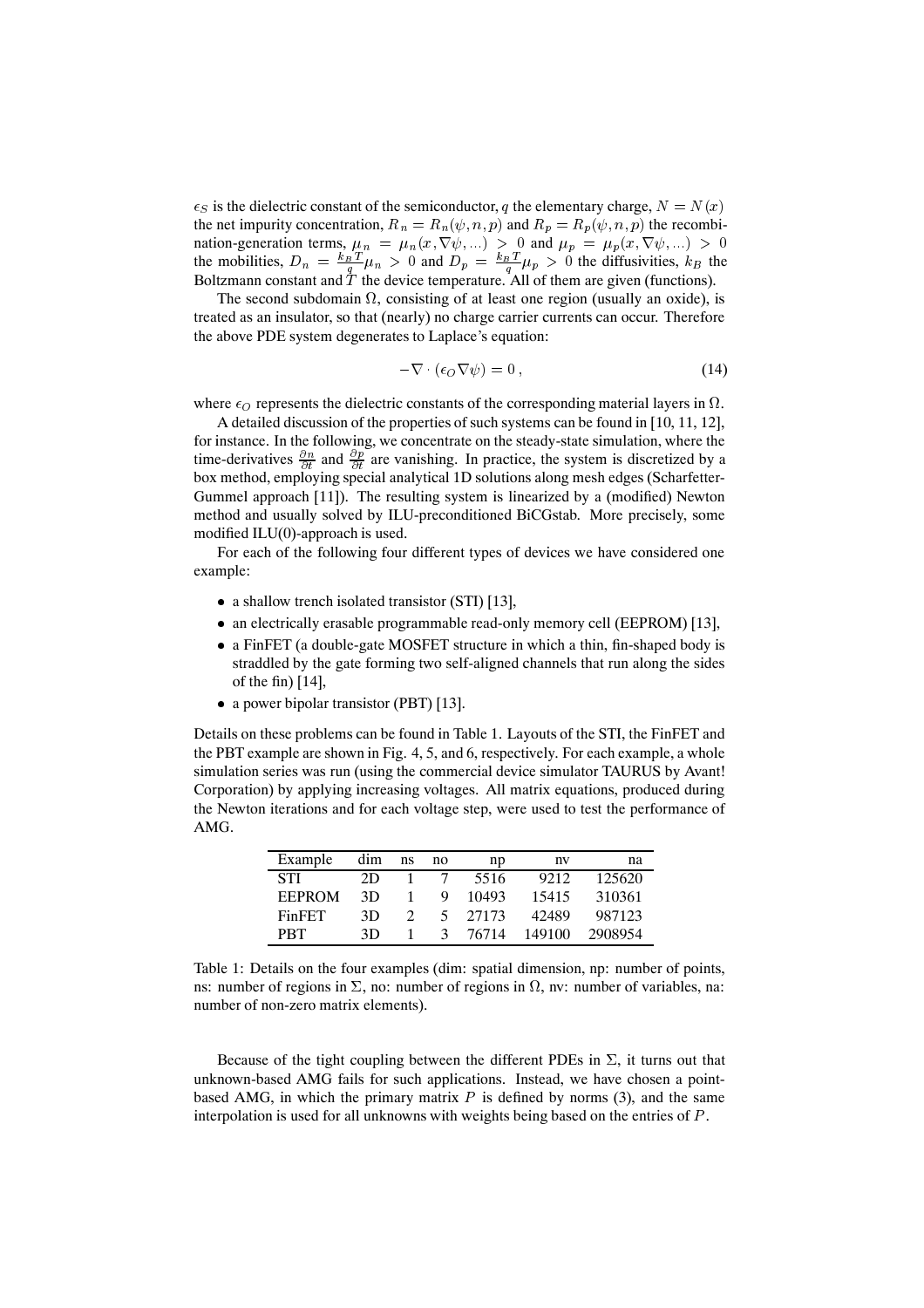



Figure 4: STI example: layout and doping profile. Courtesy of Avant! Corp.

Figure 5: FinFET example: layout and doping profile. Courtesy of Avant! Corp.



Figure 6: PBT example: layout and doping profile. Courtesy of Avant! Corp.

In Table 2, we compare the convergence behavior of this AMG approach with that of a standard ILU method of the type commonly used in device simulations (both accelerated by BiCGstab). The results represent the typical behavior of the solvers during a whole simulation run. If two exemplary results for a device (FinFET and PBT) are given, they represent the 'best' and the 'worst' case regarding ILU, the first of which occurs usually at an early stage of the simulation, the second near the end.

For the 2D simulations, AMG with standard coarsening gives the best convergence rates and fastest timings. Compared to ILU, AMG yields a speedup of approximately 1.5 here. In the 3D cases, it is more favorable to use AMG with *aggressive* coarsening. This reduces memory requirements, which is particularly important in 3D where relevant problems are much larger than in 2D. As can be seen in Table 2, for the largest two examples, ILU is inefficient already in the 'best' case, and in the 'worst' case it virtually stagnates (PBT) or even fails (FinFET). In contrast to this, AMG exhibits a stable convergence behavior in all cases and is always faster than ILU.

### IV. CONCLUSIONS

AMG approaches for solving systems of PDEs were presented and discussed. Especially a general framework for point-based approaches was introduced, which employs a primary matrix to construct a point-based coarsening. Several possibilities for selecting a primary matrix and for the computation of the final interpolation weights were outlined. Recent results for applications in semiconductor process and device simulation were presented, which demonstrate that robust and fast point-based AMG methods can be obtained using this framework.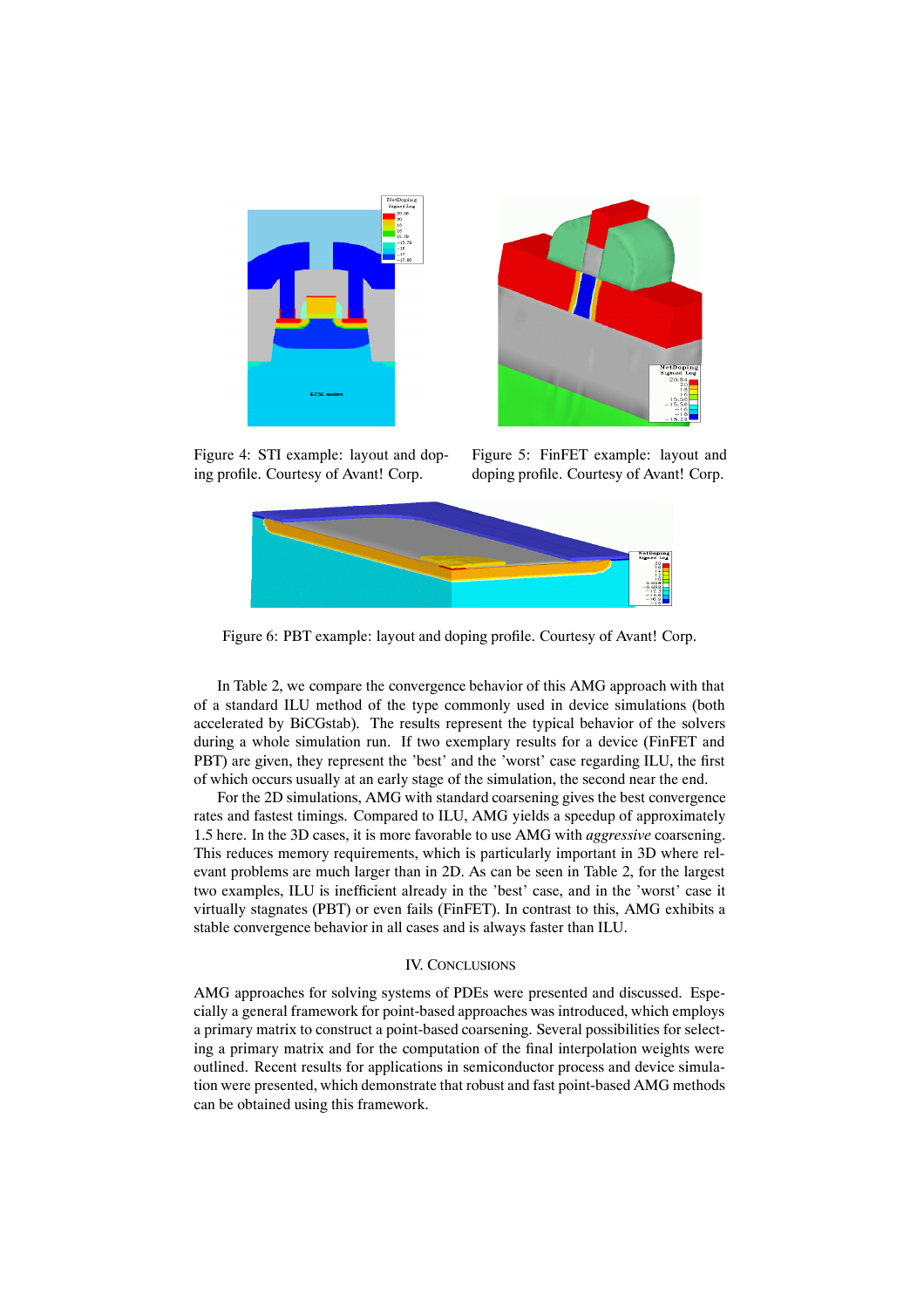| Example           | Preconditioner | Cycles   | ARF   | Time         |
|-------------------|----------------|----------|-------|--------------|
| STI <sub>2D</sub> | AMG            | 13       | 0.273 | 9.95         |
|                   | НU             | 44       | 0.670 | 15.74        |
| <b>EEPROM</b>     | aggr-AMG       | 12       | 0.303 | 14.32        |
|                   | НU             | 22       | 0.518 | 17.27        |
| FinFET            | aggr-AMG       | 14       | 0.303 | 87.58        |
|                   | <b>ILU</b>     | $(50)^1$ | 0.894 | $(111.62)^1$ |
| FinFET            | aggr-AMG       | 15       | 0.365 | 136.19       |
|                   | НU             | 2        | 1.05  | 2            |
| <b>PBT</b>        | aggr-AMG       | 9        | 0.202 | 203.66       |
|                   | <b>ILU</b>     | $(50)^3$ | 0.811 | $(462.27)^3$ |
| <b>PBT</b>        | aggr-AMG       | 16       | 0.407 | 269.12       |
|                   | ILU<br>ᢌ       | $(50)^4$ | 0.991 | $(582.80)^4$ |

 $\frac{1}{2}$  residual reduction by  $10^{-3}$  only!

<sup>2</sup> method diverges!

<sup>3</sup> residual reduction by  $10^{-4}$  only!

<sup>4</sup> magnitude of residual not reduced!

Table 2: Number of cycles, average reduction factors (ARFs) and wall-clock timings (in seconds) for different examples. Accelerator always BiCGstab. Residual reduction by  $10^{-6}$ , except stated otherwise. "aggr" means aggressive coarsening.

## **References**

- [1] J.W. Ruge and K. Stüben, *Algebraic Multigrid (AMG)*, in "Multigrid Methods", S.F. McCormick (ed.), Frontiers in Applied Mathematics, Vol. 3, pp. 73-130, SIAM, Philadelphia, 1987.
- [2] K. Stüben, *A Review of Algebraic Multigrid*, Journal of Computational and Applied Mathematics 128, pp. 281-309, 2001. Also available as GMD Report 69, November 1999.
- [3] K. Stüben, *An Introduction to Algebraic Multigrid*, in "Multigrid" by U. Trottenberg, C.W. Oosterlee and A. Schüller, Academic Press, London, San Diego, pp. 413-532, 2001. Also available as GMD Report 70, November 1999.
- [4] D. Oehlz, *Algebraische Mehrgittermethoden fur Systeme partieller Differential- ¨* gleichungen, Diplomarbeit, Rheinische Friedrich-Wilhelms-Universität, Bonn, April 2001.
- [5] T. Füllenbach, K. Stüben and S. Mijalković, *Application of an algebraic multigrid solver to process simulation problems*, Proceedings 2000 International Conference on Simulation of Semiconductor Processes and Devices, IEEE Catalog Number: 00TH8502, ISBN 0-7803-6279-9, pp. 225-228, 2000.
- [6] A. Höfler and N. Strecker, *On the Coupled Diffusion of Dopants and Silicon Point Defects*, Technical Report 94/11, Integrated Systems Laboratory, Swiss. Fed. Inst. of Technology (ETH), Zürich, 1994.